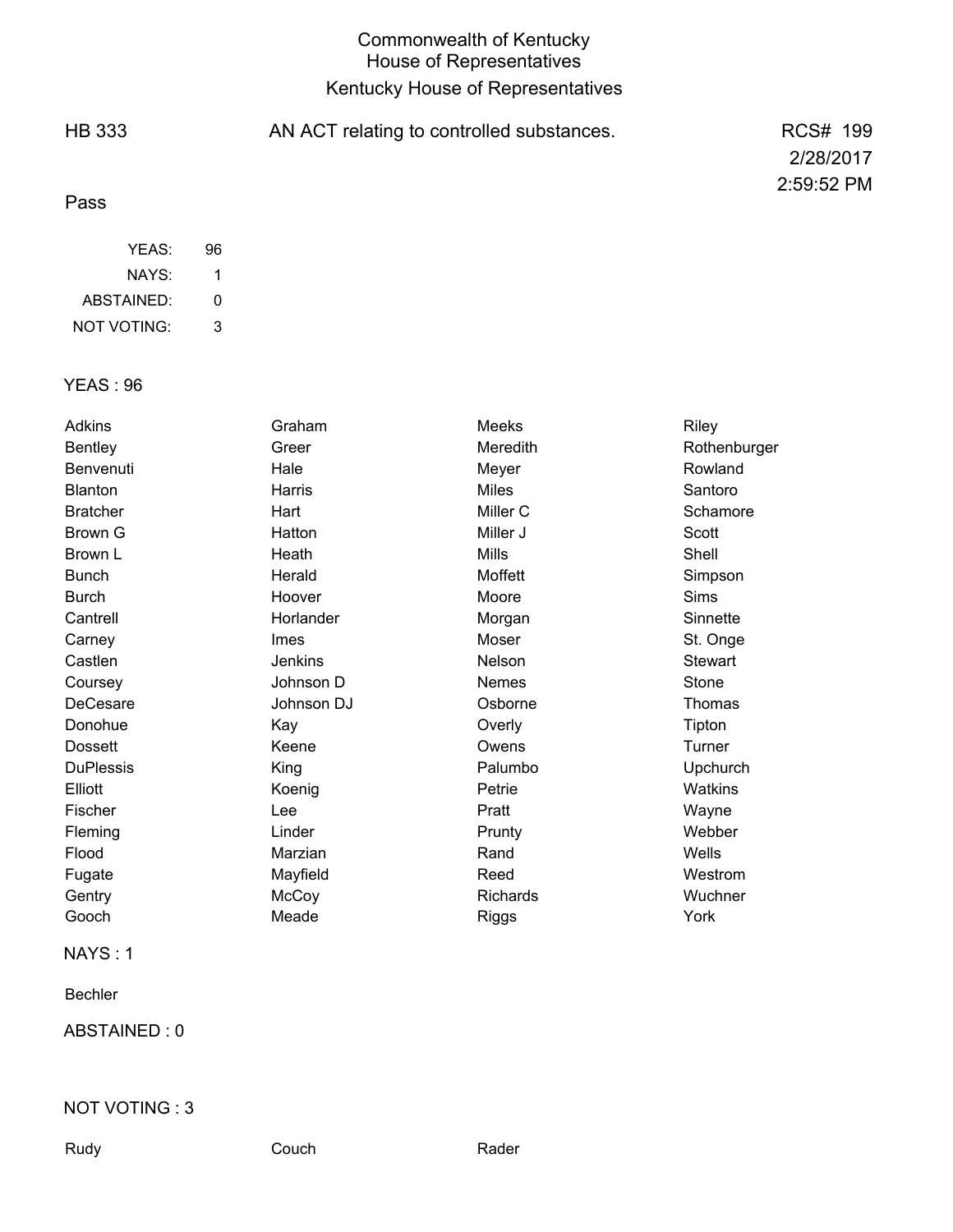|                                                  |                                                    |                             | <b>Commonwealth of KY Senate</b> |     |                        |              |             |         |  |
|--------------------------------------------------|----------------------------------------------------|-----------------------------|----------------------------------|-----|------------------------|--------------|-------------|---------|--|
| 2017 Regular Session<br>Thursday, March 30, 2017 |                                                    |                             |                                  |     |                        | <b>YEA</b>   | 29          |         |  |
|                                                  | <b>Bill: HB 333</b>                                |                             |                                  |     |                        |              | <b>NAY</b>  | 9       |  |
| Motion to:                                       |                                                    | <b>PASS HB 333 W/ SCS 1</b> |                                  |     |                        |              | <b>PASS</b> | 0       |  |
|                                                  | Title:   AN ACT relating to controlled substances. |                             |                                  |     |                        |              |             |         |  |
|                                                  |                                                    | YNP                         |                                  | YNP |                        |              |             | YNP     |  |
| *Alvarado                                        |                                                    |                             | *Hornback                        |     | *Schroder              |              |             |         |  |
| *Bowen                                           |                                                    |                             | <b>*Humphries</b>                |     | *Seum                  |              |             |         |  |
| *Buford                                          |                                                    |                             | <b>Jones</b>                     |     | *Smith                 |              |             |         |  |
| <i>*</i> Carpenter                               |                                                    |                             | *Kerr                            |     | <i><b>*Stivers</b></i> |              |             |         |  |
|                                                  | *Carroll, Danny                                    |                             | <b>*McDaniel</b>                 |     | *Thayer                |              |             |         |  |
|                                                  | <b>Carroll, Julian</b>                             |                             | <b>McGarvey</b>                  |     | Thomas                 |              |             |         |  |
| <b>Clark</b>                                     |                                                    |                             | <b>*Meredith</b>                 |     | <b>Turner</b>          |              |             |         |  |
| *Embry                                           |                                                    |                             | <b>Neal</b>                      |     | Webb                   |              |             |         |  |
| *Girdler                                         |                                                    |                             | <b>Parrett</b>                   |     | *West                  |              |             |         |  |
| <i><b>*Givens</b></i>                            |                                                    |                             | <b>*Raque Adams</b>              |     |                        | *Westerfield |             |         |  |
| <b>Harper Angel</b>                              |                                                    |                             | <b>Ridley</b>                    |     | *Wilson                |              |             |         |  |
| <b>*Harris</b>                                   |                                                    |                             | <b>*Robinson</b>                 |     | *Wise                  |              |             |         |  |
| *Higdon                                          |                                                    |                             | *Schickel                        |     |                        |              |             | 3:07 PM |  |